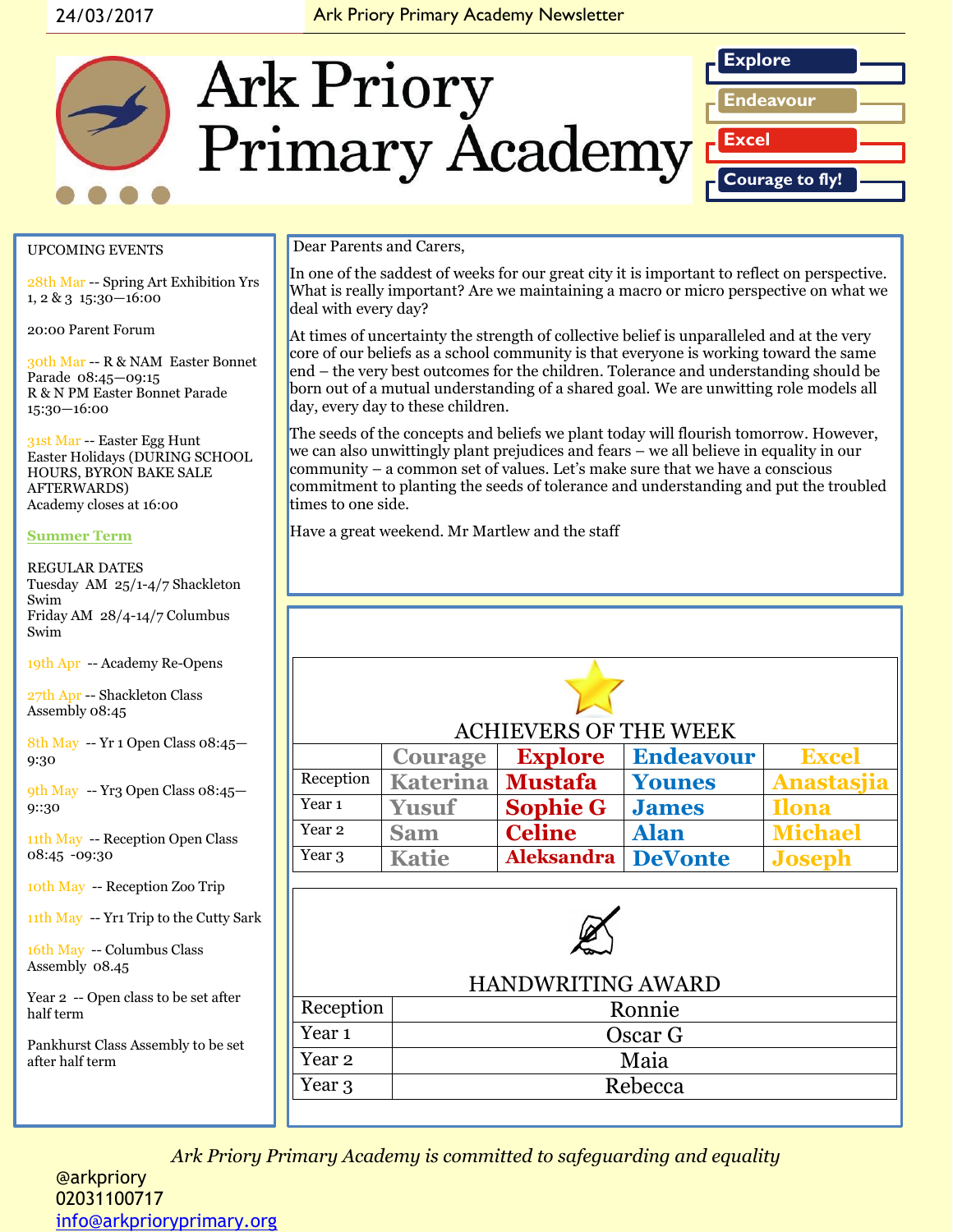## Attendance

Attendance By Form between 17/03/2017 and 24/03/2017



Forms

Punctuality

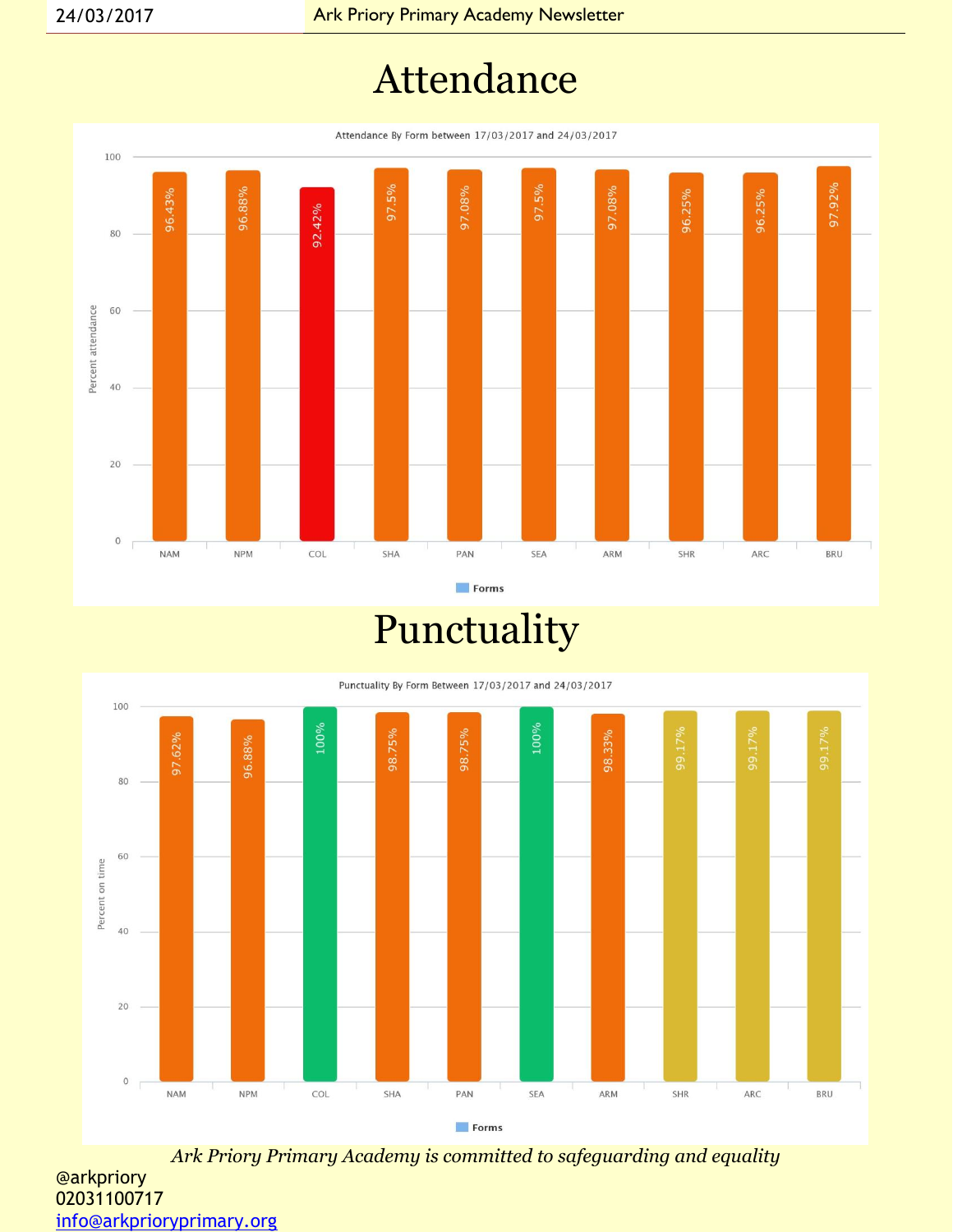

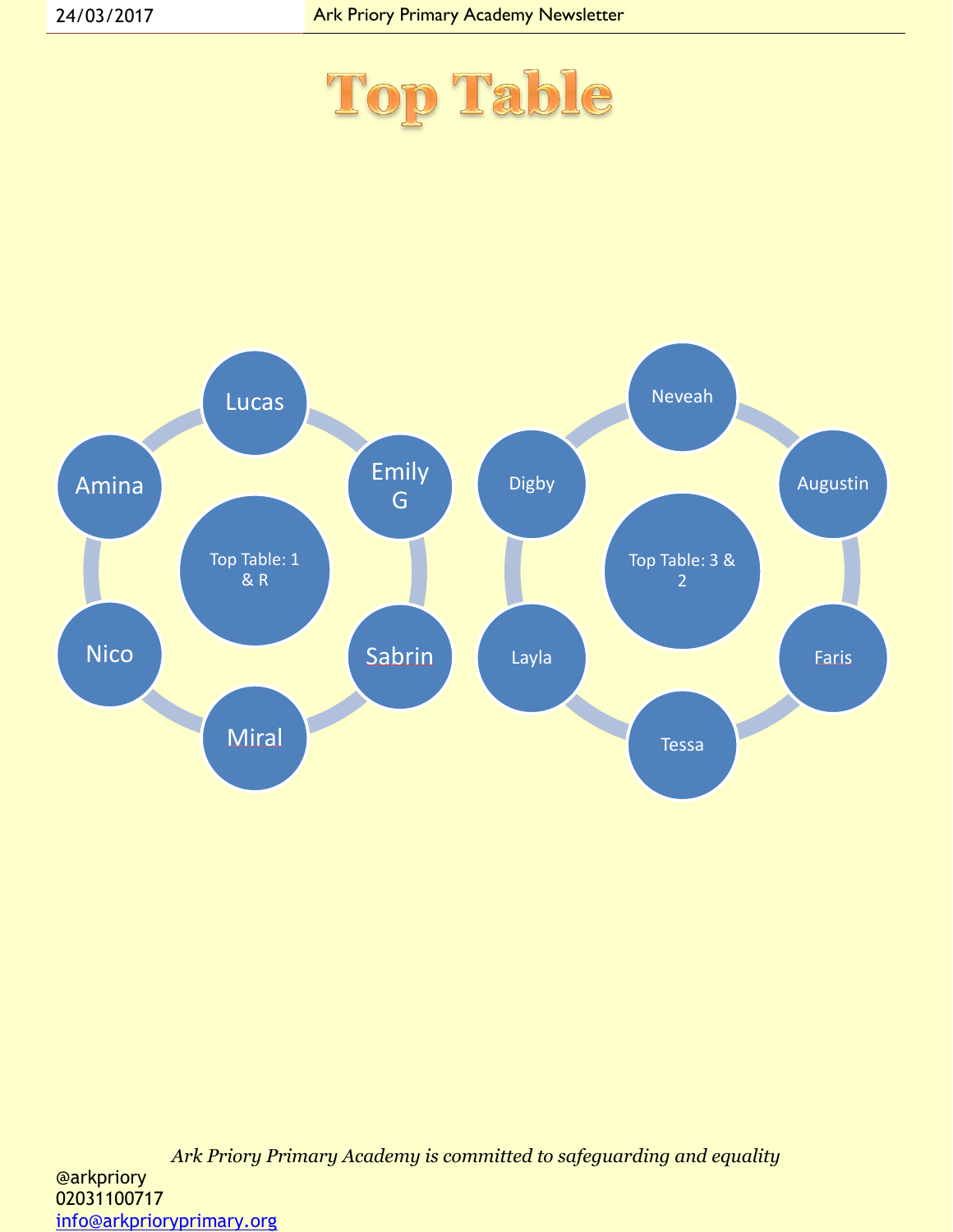#### **Nursery**

- Nursery book of the week is Titch. We are going to be growing cress and in maths we will be looking at sizes.
- Next term we are going to create a role play pet shop if any parents have any for resources for example old carry cases or empty pet food boxes they would be greatly appreciated!
- Nursery sponsored listen
- Between 19th and 26th April the nursery children can take part in a sponsored listen. This means children will either listen to stories been read out by a member of the family or by a member of the Usbourne team. Next week a letter will be going out with more detail.

## **Reception**

- Please can all parents return their library books and biff and chip books and new books will be issued after the Easter break. Reminder about the Easter bonnet parade. Every child will need to bring in their Easter bonnet by Wednesday 29th March.
- Reminder that if children bring in a snack from home it snacks must be a healthy snack. No crisps, croissants, or cookies.
- Please note that the reception trip to the zoo has moved to the 17th May

### **Year 1**

- Year 1: in English we will be focusing on seasonal poetry. In maths we will be looking at regrouping tens and ones.
- Our art exhibition will be on Tuesday please come and explore our wonderful art work.

## **Year 2**

- Trip on Tuesday London Zoo
- Exhibition on Wed at 3.30
- English topic is poetry and day at the zoo

#### **Year 3**

- Year three will be having an art day on Monday
- Tuesday we will be on a trip to the park.
- Art will be exhibited on Tuesday as listed in calendar

## **All Years**

- Library launch On Friday 21 st April at 3.15 -3.45 there will be the grand reveal of the reading forest. Tea, coffee and biscuits will be provided so please come along and celebrate.
- We still have spaces for Dance Club (Monday), Craft Club (Tuesday) and Drumming Club (Wednesday). If you would like to sign up, please hand your club slip into the office by 12 noon on Monday 27th March.
- If you're child has been vomiting or has diarrhoea please ensure they stay at home 24 hours from the last time they have thrown up because they are still contagious.